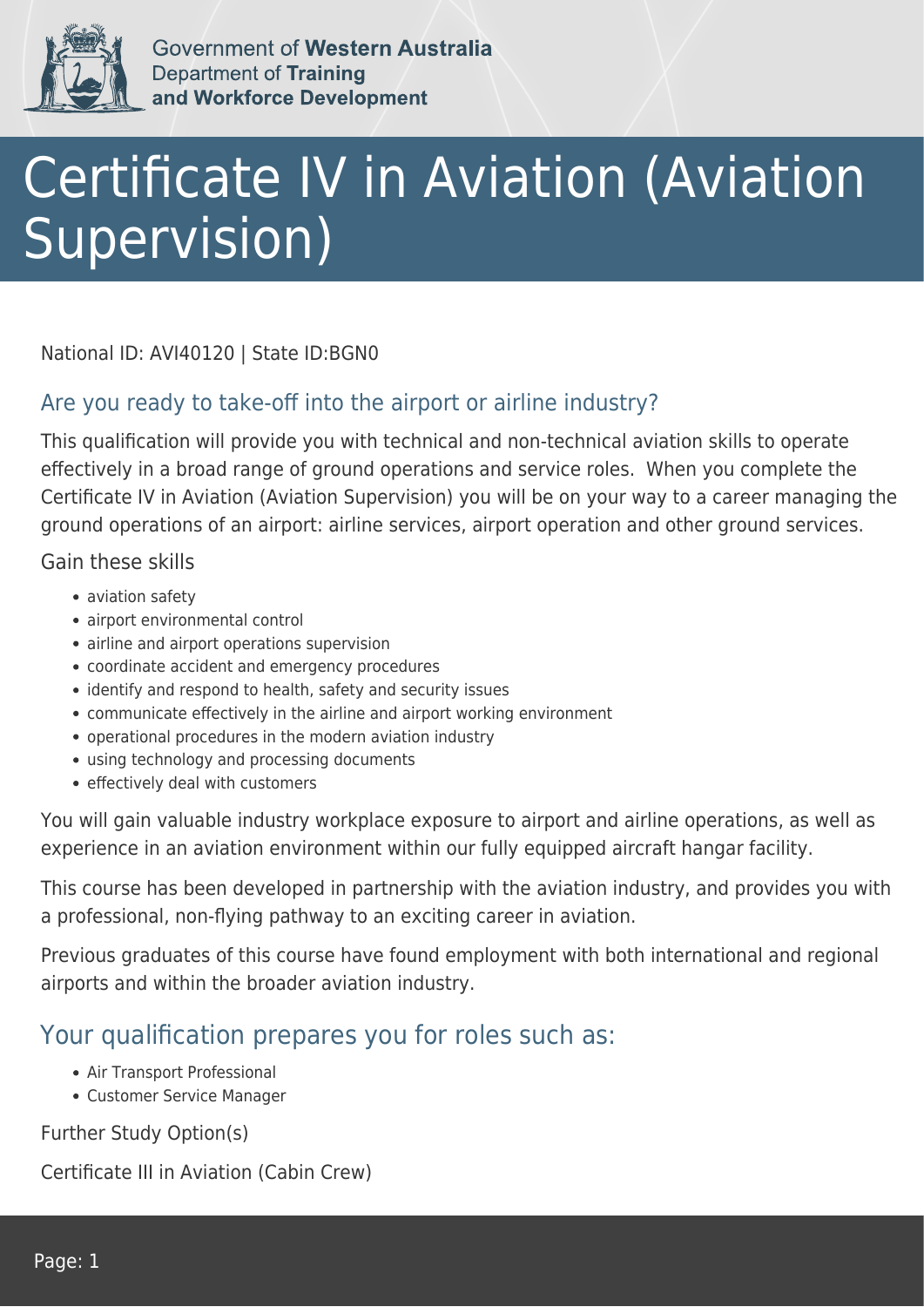

Government of Western Australia **Department of Training<br>and Workforce Development** 

Certificate IV in Aviation (Aviation Supervision) Diploma of Aviation (Aviation Management) [Apply now](https://tasonline.tafe.wa.edu.au/Default.aspx)